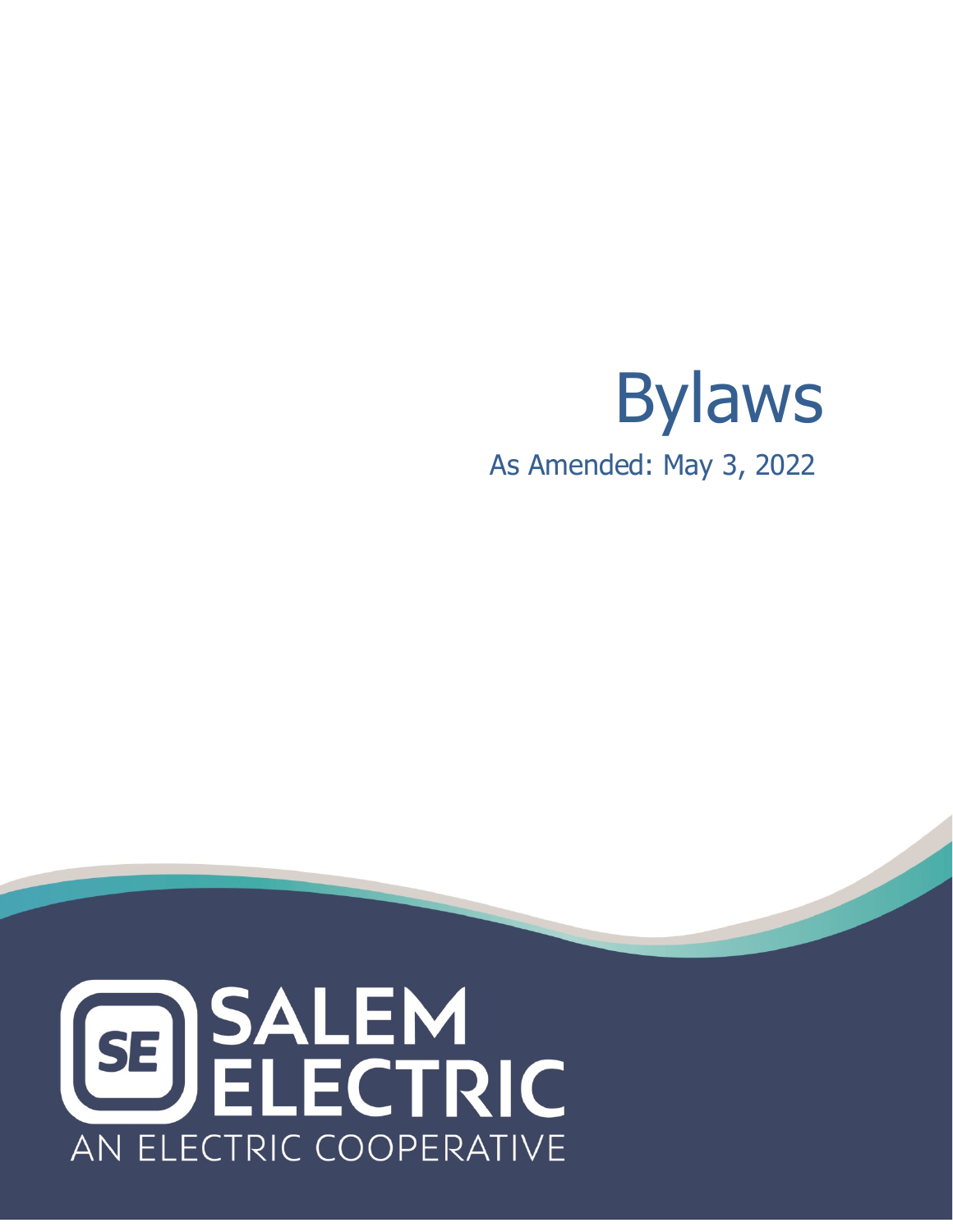## Contact Information

Salem Electric 633 7th Street NW PO Box 5588 Salem, OR 97304

| Phone:   | 503-362-3601         |
|----------|----------------------|
| Fax:     | 503-371-2956         |
| Email:   | SE@SalemElectric.com |
| Website: | SalemElectric.com    |
|          |                      |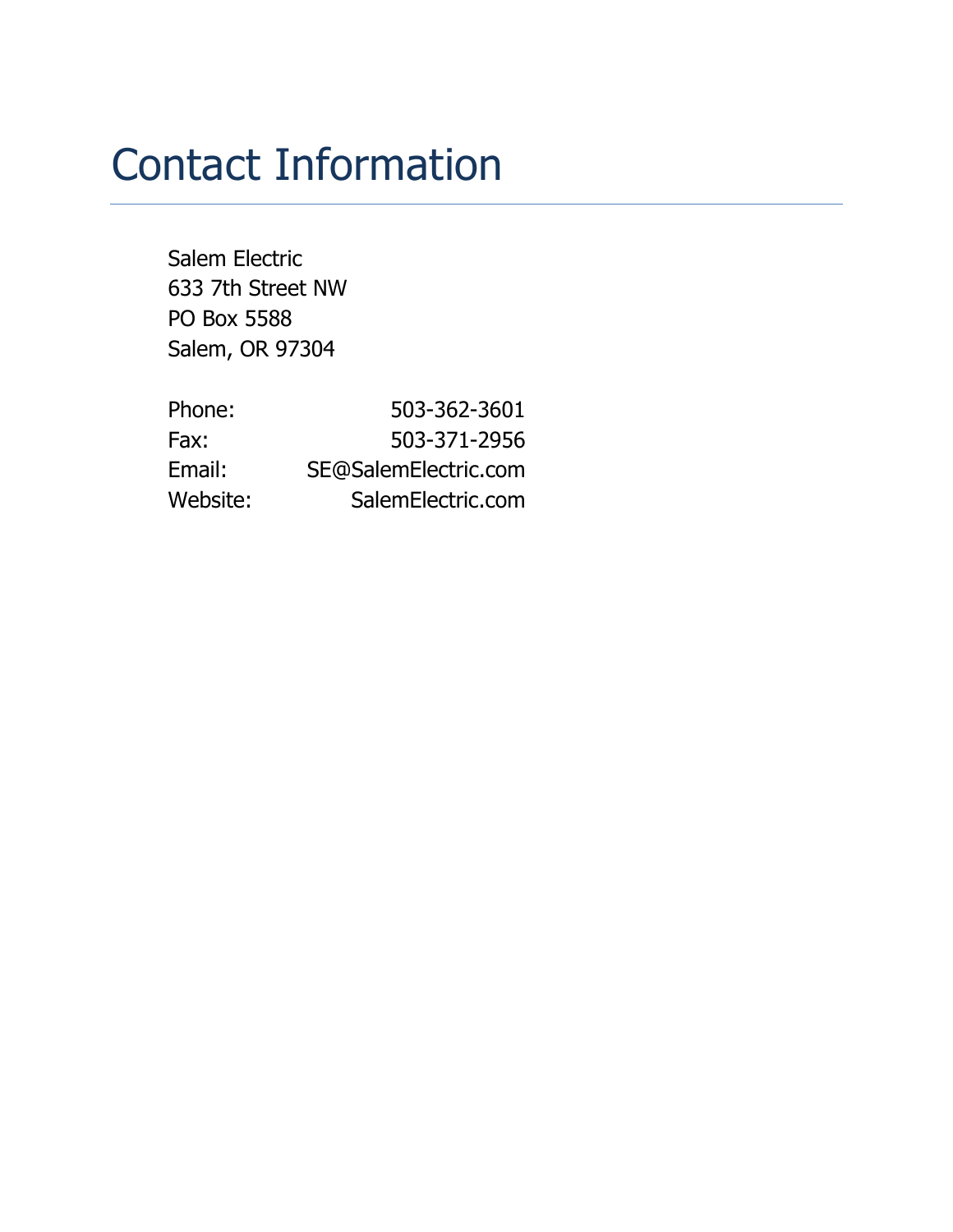## **Table of Contents**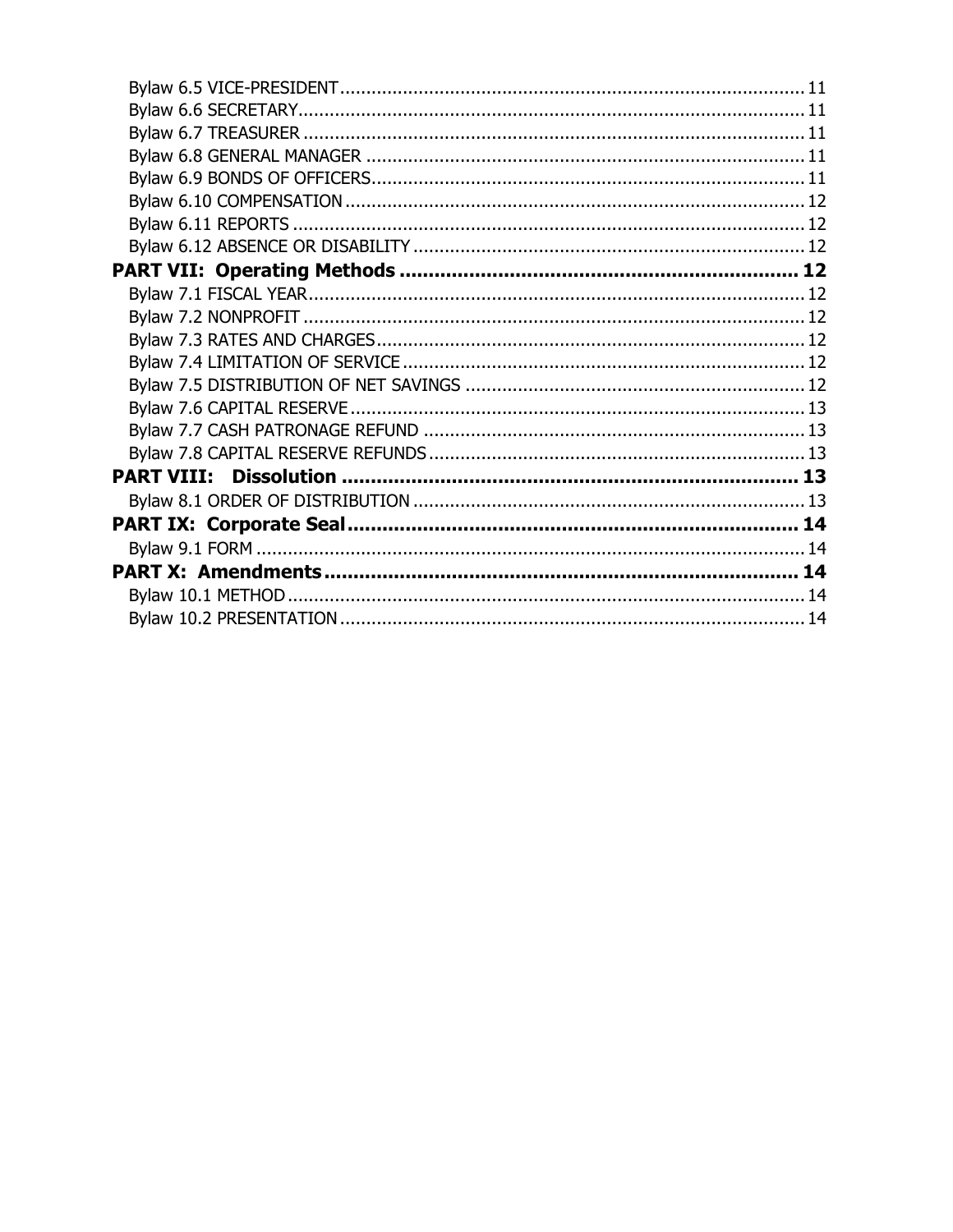#### <span id="page-4-0"></span>**PART I: Purposes**

#### <span id="page-4-1"></span>**Bylaw 1.1 PURPOSES**

This organization ("the Cooperative") is a nonprofit cooperative corporation incorporated under the Cooperative Corporation Act (Oregon Revised Statutes Chapter 62) of the State of Oregon. The purposes of the Cooperative are as set forth in its Articles of Incorporation.

#### <span id="page-4-2"></span>**PART II: Membership**

#### <span id="page-4-3"></span>**Bylaw 2.1 QUALIFICATIONS**

Any person, firm, corporation or body politic which uses electric energy and to whom the Cooperative's electric service is then available, shall be eligible for membership in this Cooperative, subject to acceptance for membership as hereinafter provided.

#### <span id="page-4-4"></span>**Bylaw 2.2 APPLICATION AND ACCEPTANCE**

- (a) Application for membership shall be in writing, shall specify the premises on which electric energy obtained from the Cooperative would be used, and shall be in such form as the Board of Directors of the Cooperative from time to time shall prescribe. Such application shall constitute an agreement by the applicant, if accepted for membership, to comply with and be bound by the Articles of Incorporation, Bylaws and rules and regulations of the Cooperative then in effect or as thereafter from time to time duly amended or promulgated, and also an agreement to obtain from or through the Cooperative the electric energy used by or for that member on the premises specified in the application.
- (b) Each application for membership shall be acted upon, and rejected or accepted, by the Board of Directors of the Cooperative. If received by the Cooperative more than ninety days prior to an annual meeting of the members of the Cooperative, and not accepted by the Board of Directors, the application of a qualified applicant shall be submitted to that annual meeting and may be accepted by majority vote of the members of the Cooperative voting at that meeting. The Secretary of the Cooperative shall give each applicant whose application is to be submitted to a meeting of the members of the Cooperative, not less than ten days written notice of the date of that meeting, and such applicant may attend and be heard at that meeting.

#### <span id="page-4-5"></span>**Bylaw 2.3 TERMINATION OF MEMBERSHIP**

- (a) Membership in the Cooperative shall terminate automatically upon death, removal from the area served by the Cooperative, adjudication of bankruptcy, or cessation of existence of the member.
- (b) Membership shall be terminated by the Board of Directors at any time the Board finds that the member has discontinued use of the Cooperative's service or for any reason is no longer qualified for membership.
- (c) Membership may be terminated, by affirmative vote of a majority of the members of the Board of Directors present at a duly convened meeting of the Board or voting on that matter without a meeting pursuant to ORS 62.305, if the Board finds that the member has violated or refused to comply with any applicable provision of the Articles of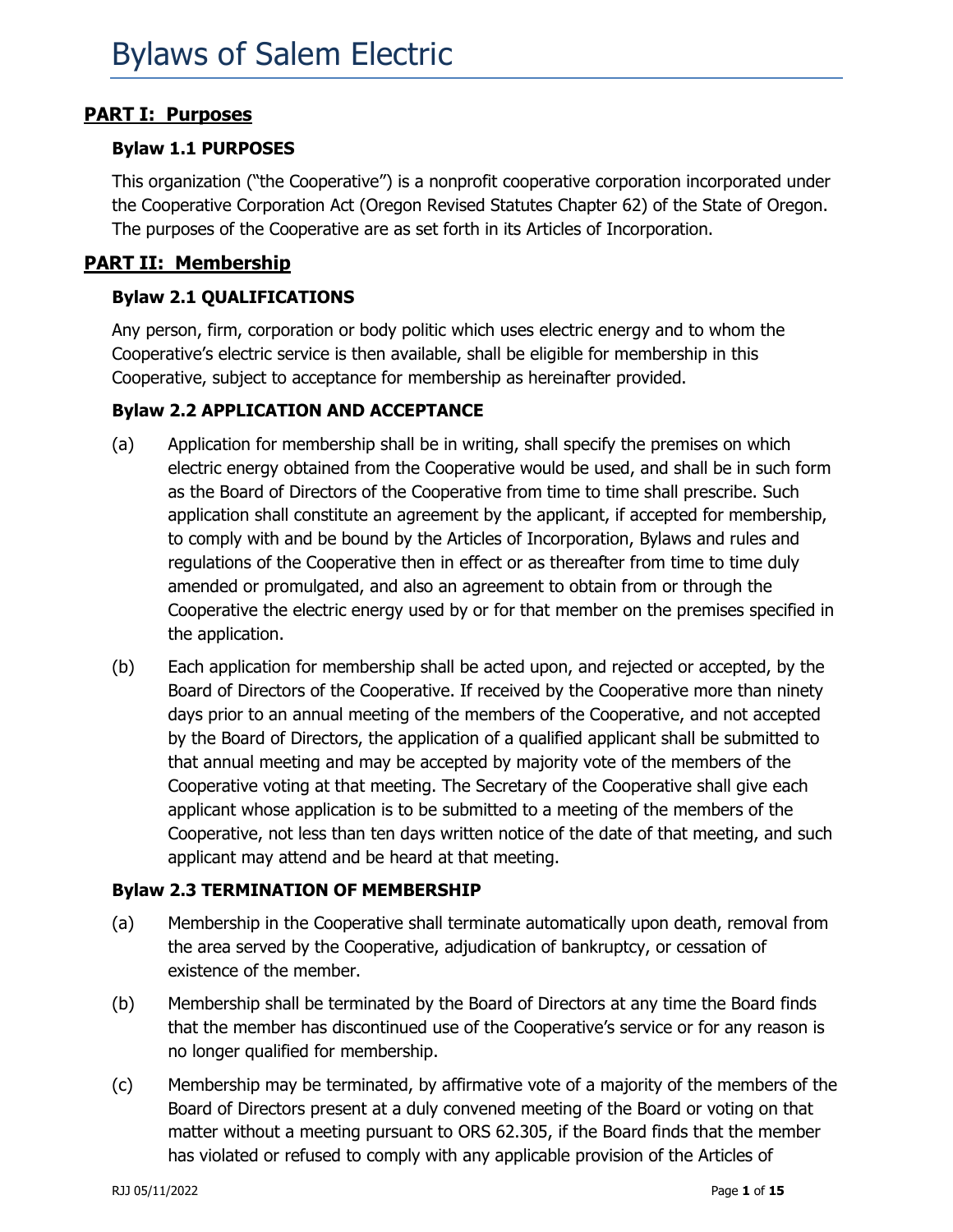Incorporation, Bylaws, or rules or regulations of the Cooperative, or any agreement of that member with the Cooperative.

- (d) Termination by action of the Board shall take effect upon mailing of notice thereof to the member at that member's address of record with the Cooperative. Any member whose membership is thus terminated may, within thirty days after the mailing to that former member of such notice, file with the Secretary of the Cooperative written request for hearing, in which event that former member shall be given opportunity to be heard before the Board of Directors or such special committee as the Board may designate, and the Board thereafter shall reconsider and affirm or rescind the termination, all within sixty days after the filing of such request for hearing. If the Board affirms the termination, the former member may appeal to the members of the Cooperative by filing written notice of appeal with the Secretary of the Cooperative within thirty days after the mailing of notice of the Board's action affirming the termination. In the event of such appeal, the matter shall be presented at the first meeting of members which follows such appeal by more than thirty days, at which the former member shall have opportunity to appear and answer the charges against such former member, and if the former member is qualified for membership according to the Bylaws such former member may be reinstated by affirmative vote of a majority of the members of the Cooperative there present in person and voting.
- (e) Upon termination of membership, through voluntary withdrawal or otherwise, the former member's rights and interests as a member shall terminate, but not the former member's interest, if any, in any reserve of the Cooperative, or in the capital of the Cooperative as represented by credits to that former member's account for capital contributions to the Cooperative, but termination of membership shall not create or accelerate any rights to receive payment or refund of the sums represented by such interests or credits, and all thereof shall continue to be governed by the Cooperative's Bylaws. Termination of membership shall not release the member from any debt or liability thereof to the Cooperative, and any debt or liability to the Cooperative of a former member may be offset by the Cooperative at its discretion against any credits to that member's account with the Cooperative.

#### <span id="page-5-0"></span>**Bylaw 2.4 TRANSFER OF MEMBERSHIP**

Membership in the Cooperative shall not be transferable, by operation of law or otherwise, except when transferred with the ownership and possession of the property of the member to which the electric energy service of the Cooperative has related, and then only after ten days written notice to the Secretary and approval by the Board of Directors of the Cooperative. Any transfer herein authorized shall be effective only if and when approved by the Board of Directors of the Cooperative and recorded on the books of the Cooperative. In the event of the death of either natural person who holds a membership jointly in a legal marital relationship, registered domestic partnership, or other civil union as recognized by Oregon law, such membership shall automatically transfer to the survivor with the same effect as though that membership had been originally issued thereto; provided, however, that the estate of the deceased joint member shall not thereby be released from any debt or liability of that deceased member to the Cooperative.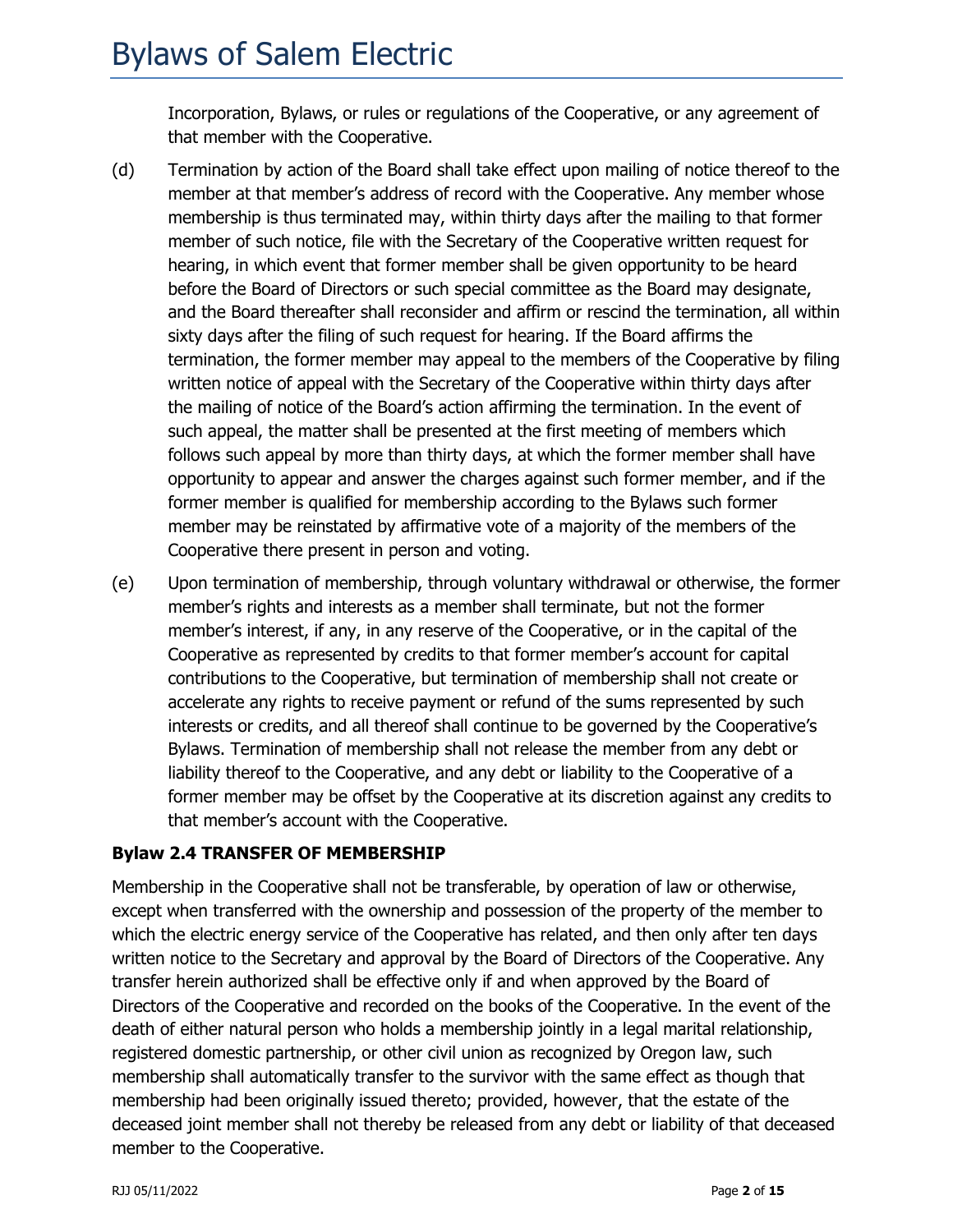#### <span id="page-6-0"></span>**Bylaw 2.5 JOINT MEMBERSHIP**

Persons who qualify to be members may apply for a joint membership in the Cooperative. A joint membership may consist of only two natural persons joined in a legal marital relationship, registered domestic partnership, or other civil union as recognized by Oregon law, and occupying or owning the same location to or for which the Cooperative provides or will provide a cooperative service. Any action by or a notice to one joint member shall be deemed applicable to the other joint member.

#### <span id="page-6-1"></span>**PART III: Meetings**

#### <span id="page-6-2"></span>**Bylaw 3.1 ANNUAL MEETING**

The annual meeting of the members of the Cooperative shall be held on the first Tuesday of May of each year, at such hour as may be specified by the Board of Directors, and at such place as specified by the Board in any county in which Salem Electric provides service; provided, however, that the date of such annual meeting may be postponed or advanced not to exceed fifteen days by the Board of Directors.

The purpose of such annual meeting shall be to elect Directors, receive reports of officers, and to transact such other business as may come before the meeting. If the day fixed for the annual meeting shall be a legal holiday, such meeting shall be held on the next succeeding business day. If for any reason the election of Directors shall not be held at an annual meeting or any adjournment thereof, the Board of Directors shall cause such election to be held at a special meeting of the members which shall be called by the Board of Directors as soon after that annual meeting as the Board may find to be feasible.

#### <span id="page-6-3"></span>**Bylaw 3.2 SPECIAL MEETINGS**

A special meeting of the members of the cooperative may be called by the Board of Directors or by written petition signed by at least ten percent of all the members of the Cooperative. Each such call shall be in writing and shall state the time, place and purpose of that meeting. Promptly upon receipt of such call the Secretary of the Cooperative shall cause notice of such meeting to be given as hereinafter provided. No business shall be transacted at a special meeting which is not included in the statement of purpose set forth in the call and notice of that meeting.

#### <span id="page-6-4"></span>**Bylaw 3.3 NOTICE OF MEETINGS**

Written or printed notice of each annual or special meeting of the members of the Cooperative shall be given by or under the supervision of the Secretary of the Cooperative to each member not less than twenty nor more than thirty days prior to the date of meeting. Such notice shall be delivered to the member in person, by electronic means, or mailed thereto at the member's post office address as the same appears on the books of the Cooperative, and such mailed notice shall be deemed to be delivered when deposited in the United States Mail with postage thereon prepaid. Failure of any member to receive notice of meeting shall not invalidate any action taken by the members at that meeting, and any member may waive, in writing, and shall waive by attendance in person at the meeting, any notice of meeting required to be given by these Bylaws.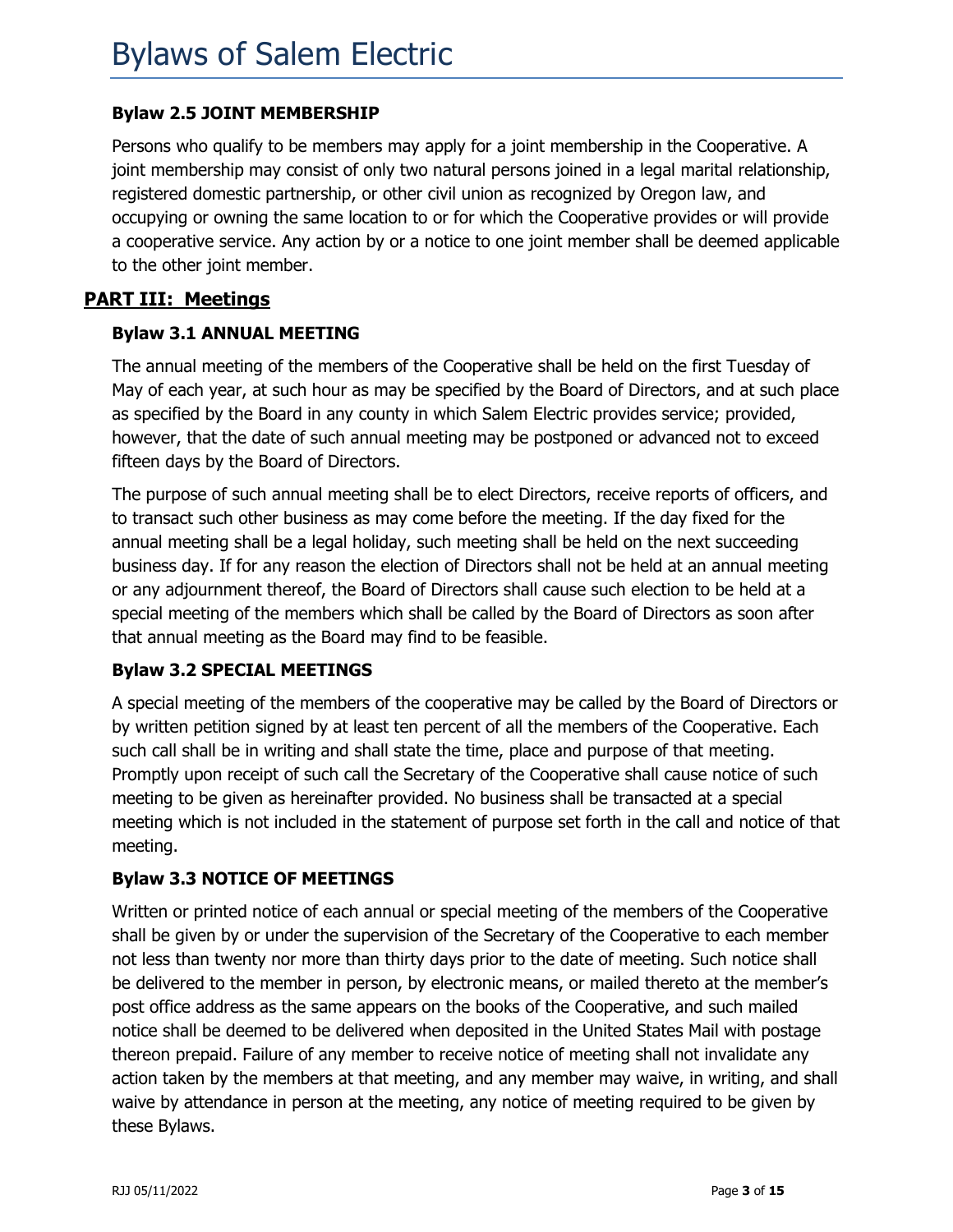#### <span id="page-7-0"></span>**Bylaw 3.4 QUORUM**

The members of the Cooperative present in person shall constitute a quorum for the transaction of business at any duly called meeting of the members of the Cooperative.

#### <span id="page-7-1"></span>**Bylaw 3.5 VOTING RIGHTS**

Each member of the Cooperative shall be entitled to one vote only, and all questions shall be decided by a majority vote of the members voting thereon, except as otherwise required by law or these Bylaws. A jointly held membership shall be entitled to a single vote.

#### <span id="page-7-2"></span>**Bylaw 3.6 VOTING BY MAIL**

Any member of the Cooperative shall be entitled to vote in any election of Directors at a Membership meeting either by casting the member's ballot by mail as provided by these Bylaws, or voting in person at the meeting. In addition, the Board of Directors prior to notice of any meeting of the members of the Cooperative may direct the Secretary of the Cooperative to prepare and mail to each member, along with a notice of that meeting, a ballot upon the principal questions which are expected to be voted upon at the meeting together with a small voting envelope. Any member who does not expect to be present personally at that meeting may cast a ballot on any or all of the said questions by mailing such voting envelope, sealed, and containing the ballot to the Cooperative. A member submitting a mailed ballot may not vote in person at the member meeting regarding a matter described in the mail ballot.

The Cooperative may count completed mail ballots received by the Cooperative on, or before, the day preceding the date for convening the member meeting in advance of convening the member meeting. Ballots received by the Cooperative by mail on the day of the member meeting shall be counted along with ballots deposited in the ballot box prior to closing of the ballot box. A member may not revoke a completed mail ballot received by the Cooperative. Failure of any member to receive a ballot or voting envelope for voting by mail shall not invalidate any action which may be taken by the members of the Cooperative at the meeting.

#### <span id="page-7-3"></span>**Bylaw 3.7 FIRM REPRESENTATIVES**

Any member of the cooperative not a natural person may act, vote, and be represented at meetings of members of the Cooperative by an officer, manager, stockholder, partner, associate, or agent of such member who is duly authorized in writing filed with the Secretary of the Cooperative. The Board of Directors may not be composed of more than three (3) individuals who serve as an authorized firm representative. No member not a natural person may authorize more than one director as its firm representative. In order for any person serving as a designated firm representative to serve on the Board of Directors, that person must satisfy the qualifications set forth in Bylaw 4.3

#### <span id="page-7-4"></span>**Bylaw 3.8 ORDER OF BUSINESS**

The order of business at each annual meeting of the members of the Cooperative, and so far as feasible at each other meeting of the members, shall be substantially as follows:

- 1. Roll Call.
- 2. Reading of the notice of the meeting and proof of service thereof, or the waiver or waivers of notice of the meeting, as the case may be.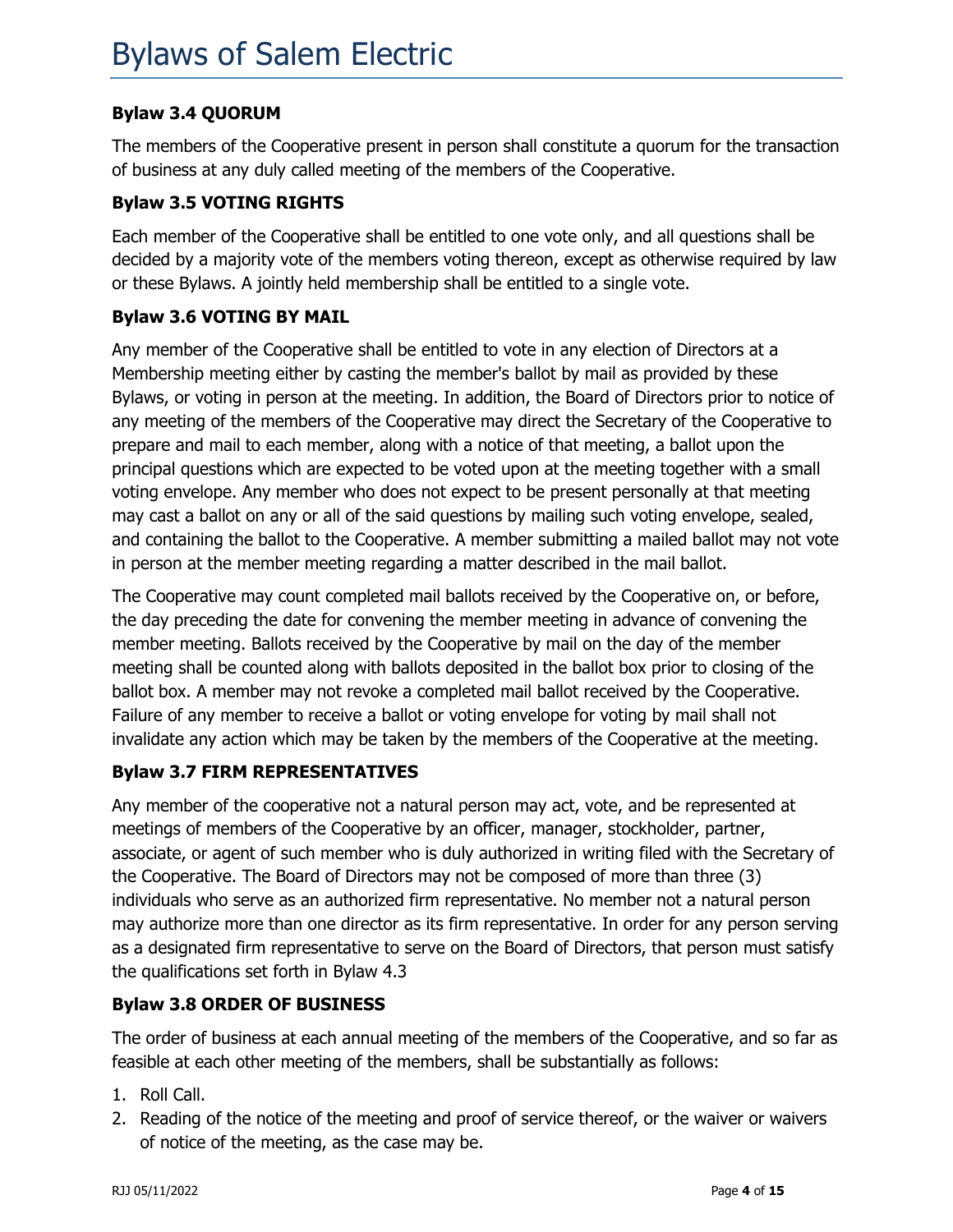- 3. Reading of any unapproved minutes of previous meetings of the members, and the taking of necessary action thereon.
- 4. Presentation and consideration of, and action upon, reports of officers, Directors, and committees.
- 5. Election of Directors, where applicable.
- 6. Unfinished business.
- 7. New business.
- 8. Adjournment.

#### <span id="page-8-0"></span>**PART IV: Board of Directors**

#### <span id="page-8-1"></span>**Bylaw 4.1 NUMBER**

The Board of Directors shall consist of seven members of the Cooperative or representatives (duly designated under Bylaw 3.7) of members which are not natural persons. The Director positions are designated respectively as position 1 through 7.

#### <span id="page-8-2"></span>**Bylaw 4.2 TERM OF OFFICE**

The term of office of each Director shall be three years, commencing upon adjournment of the membership meeting at which elected and terminating upon adjournment of the membership meeting at which that person's successor is duly elected.

#### <span id="page-8-3"></span>**Bylaw 4.3 QUALIFICATIONS**

No person shall be eligible for election or service as a member of the Board of Directors who is employed by or holds a substantial financial interest in an enterprise competitive to this Cooperative, or which is engaged in selling a substantial amount of electric energy or supplies to the Cooperative. No person shall be eligible to serve as a director if such person is not either a member and bonafide resident in the area served by the Cooperative, or, if such person is a designated representative of a firm, such person must be an owner, or, a full-time employee and indicated as such on the payroll records of the firm. No person shall be eligible to serve as a Director until such person shall have been a member of the Cooperative, or if such person is a designated representative of a member firm, until that firm shall have been a member of the Cooperative, for at least two (2) years prior to the date of election or appointment. To become or remain a director, and during the ten (10) years immediately prior to becoming a director, a person may not be, nor have been, convicted of a felony; or plead, nor have pled, guilty to a felony. Nothing in this Section shall affect the validity of any action taken at any meeting of the Board of Directors.

#### <span id="page-8-4"></span>**Bylaw 4.4 NOMINATION AND ELECTION OF DIRECTORS**

(a) Nominations for Director positions shall be made by written petition not less than 45 nor more than 90 days prior to each annual meeting of the members of the Cooperative for those Director positions scheduled for election. Petitions shall be signed by not fewer than one percent of the members of the Cooperative of record as of the preceding June 30 and delivered to the Secretary of the Cooperative and posted at the principal offices of the Cooperative at least 30 days prior to the meeting. No nominations may be made from the floor at the meeting. A notice identifying those Director positions scheduled for election shall be mailed to the membership at least 120 days prior to the annual meeting.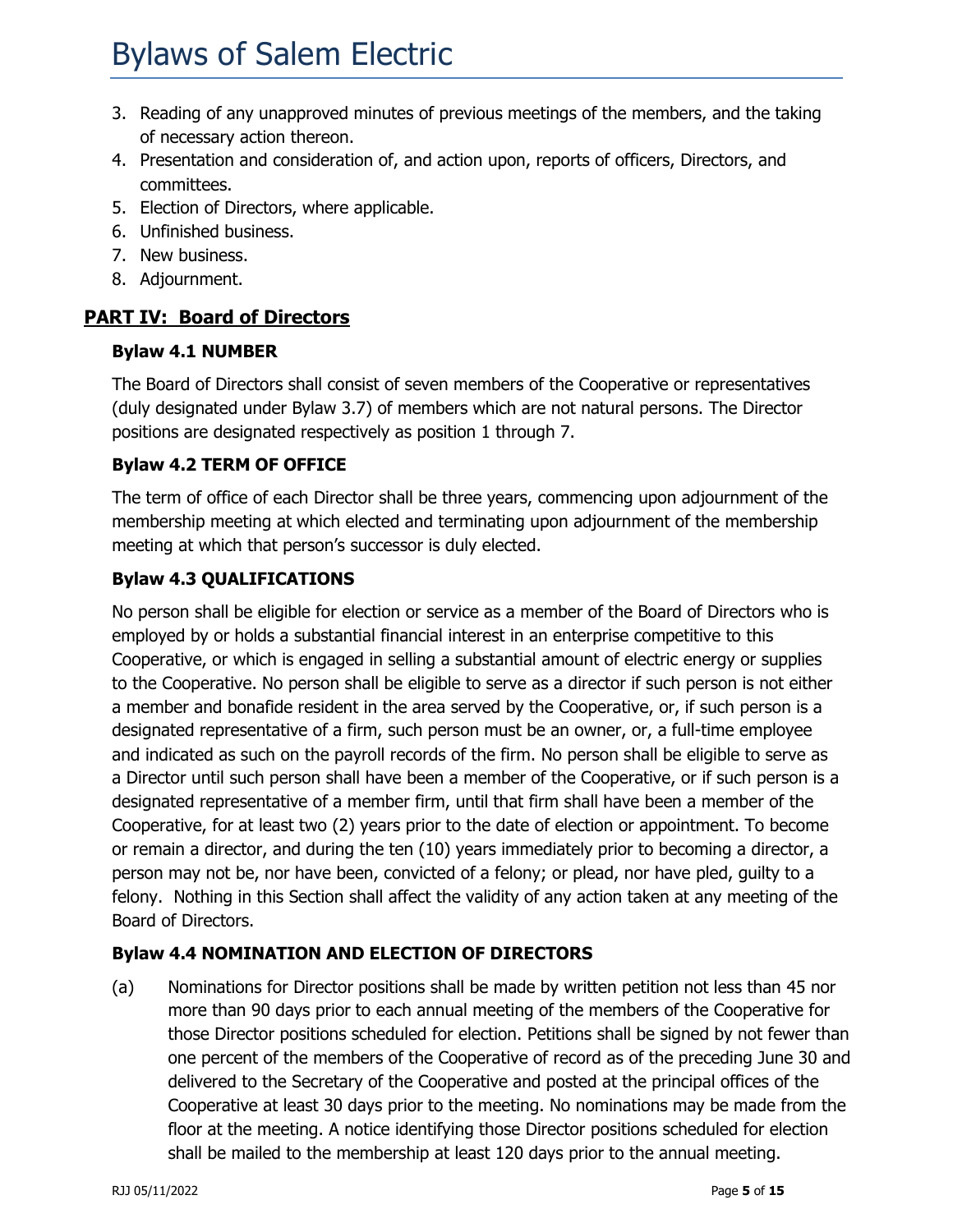- (b) The Board of Directors shall adopt a form of Candidate Disclosure Statement which each candidate shall complete and submit to the Secretary of the Cooperative at the time of delivery of that candidate's nominating petition.
- (c) The Candidate Disclosure Statement shall include disclosures of the candidate's residence address, time as a member of the Cooperative and, if a firm representative, whether or not the candidate's personal residence is served by the Cooperative, the name of the firm, the candidate's relationship to the member firm, the length of time the firm has been a member, the candidate's position with the firm, and any limits on the candidate's authority imposed by the firm. Such information shall be provided to the membership as part of the notice of the meeting at which the candidate seeks election to the Board of Directors and with all other ballot materials, except the ballot itself, mailed to the membership by the Cooperative.
- (d) A ballot marked "Ballot for Directors" and containing the names of all the qualified nominees duly nominated and posted as hereinbefore provided, alphabetically arranged and stating the residence of each, shall be mailed with the notice of that annual meeting, together with a statement by the Secretary of the number of Directors to be elected. Such statement shall also state the manner in which members may vote by mail for Directors as provided in these Bylaws.
- (e) Election of Directors, based upon nominations made as hereinbefore provided, shall be as provided in Bylaw 3.6.
- (f) In the event any Director shall be removed from office at a meeting of the members of the Cooperative as in these Bylaws provided, the members there present may nominate and elect at that meeting a successor thereto without compliance with the foregoing provision with respect to nominations and mailed ballots.

#### <span id="page-9-0"></span>**Bylaw 4.5 VACANCIES**

Any vacancy on the Board of Directors not caused by expiration of term shall be filled for the unexpired term by majority vote of the remaining members of the Board of Directors.

#### <span id="page-9-1"></span>**Bylaw 4.6 DISQUALIFICATION**

Termination of a Director's membership in the Cooperative shall terminate automatically that Director's membership on the Board of Directors. If a Director is not a member of the Cooperative but is a duly designated representative of a member which is not a natural person, that Director's membership on the Board shall terminate automatically upon withdrawal of that designation or termination of the membership of the member that Director represents.

#### <span id="page-9-2"></span>**Bylaw 4.7 COMPENSATION**

Each Director shall be reimbursed by the Cooperative for all reasonable travel expenses properly incurred in connection with the performance of duties as a Director. The Board from time to time may fix a reasonable automobile mileage rate and travel allowance to be paid each Director by the Cooperative, and a reasonable per diem remuneration to be paid each Director by the Cooperative for the time spent by that Director in the proper performance of that Director's duties. Except in emergencies, no Director shall receive compensation for serving the Cooperative in any capacity other than Director, nor shall any close relative of a Director receive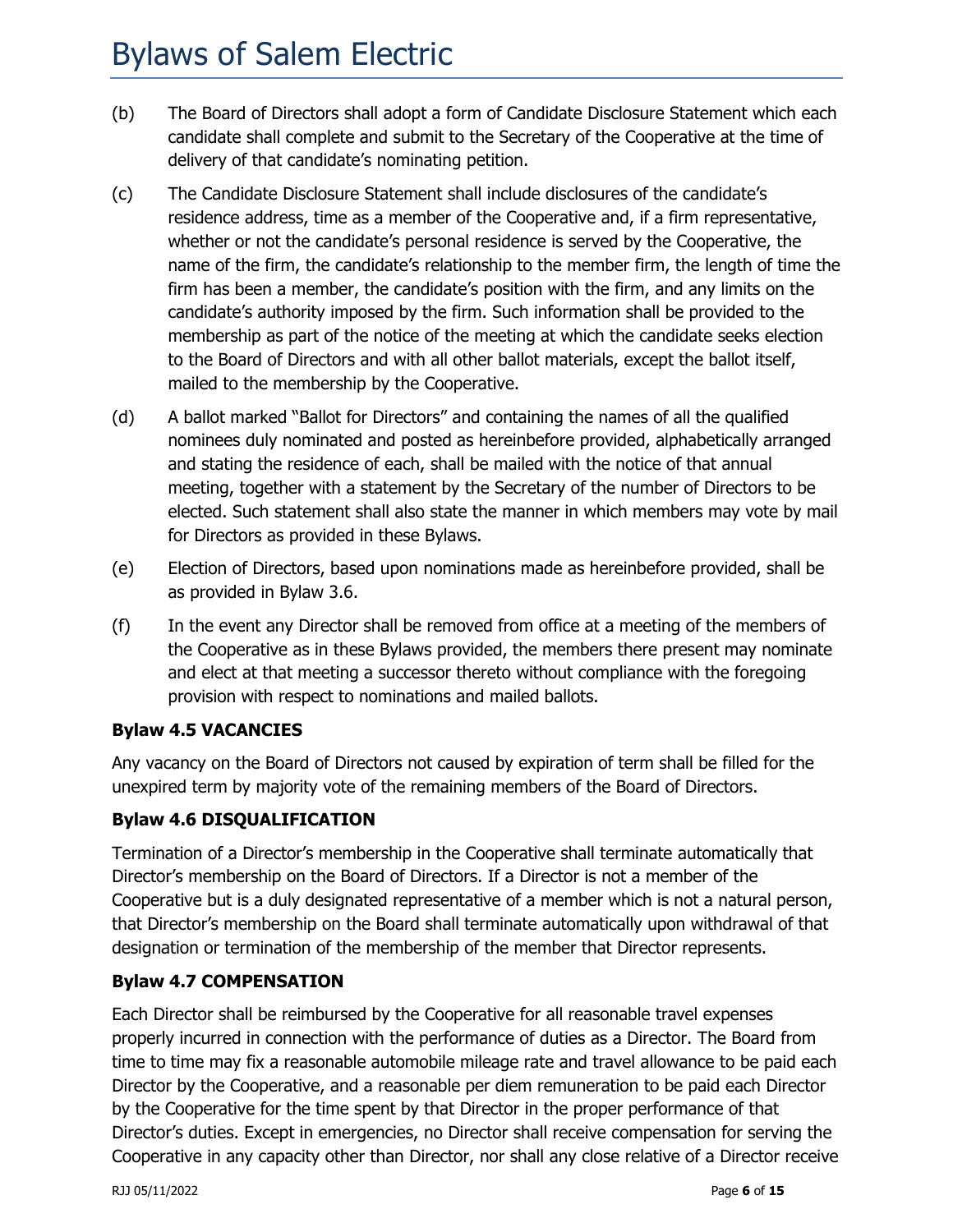compensation for serving the Cooperative unless such compensation shall be specifically authorized by vote of the members of the Cooperative.

#### <span id="page-10-0"></span>**Bylaw 4.8 POWERS AND DUTIES OF DIRECTORS**

The authority and duties of the Board of Directors shall include the following, as well as such other powers and duties as may be vested in the Board by law:

- (a) The Board shall have general supervision and control over and shall manage and conduct the affairs and business of the Cooperative, and shall make all necessary rules and regulations, not inconsistent with law or with the Bylaws or Articles of Association, for the management of the Cooperative and the guidance of the officers, employees and agents of the Cooperative.
- (b) The Board may in its discretion employ a General Manager who shall hold office at the pleasure of the Board and subject to such terms and conditions as may be fixed by the Board.
- (c) The Board shall require the General Manager, Treasurer, and all other officers, agents and employees charged by the Cooperative with responsibility for custody of any of its funds to give adequate fidelity bonds at the Cooperative's cost.
- (d) The Board shall cause to be kept a complete record of all of its acts and proceedings. The Board shall present a full statement and report at each annual meeting of the members of the Cooperative showing in reasonable detail the condition of the Cooperative's affairs.
- (e) The Board shall call such special meetings of the members of the Cooperative as it may deem necessary or advisable.
- (f) The Board shall select one or more banks as depository of funds of the Cooperative and determine the manner of receiving, depositing and disbursing the funds of the Cooperative, with full power from time to time to change such depositories and determinations.
- (g) The Board may invest or convert the funds of any Cooperative reserve in or into such securities as the Board may find advisable and proper.
- (h) The Board, by affirmative vote of at least four Directors, may borrow money or authorize any officer or the General Manager of the Cooperative to borrow money, in the name and on behalf of the Cooperative, for any Cooperative purpose either on open account or secured in any manner by any assets of the Cooperative or any of the Cooperative's reserves, in such amounts and upon such terms and conditions as the Board may deem necessary or advisable.
- (i) The Board shall cause to be established and maintained a proper and adequate accounting system conforming to the system of accounts prescribed for public utilities and licensees by the Federal Energy Regulatory Commission or by any other applicable laws, rules or regulations of any regulatory body. The Board shall cause proper audit of the Cooperative's books and accounts to be made at least annually by a certified public accountant selected by the Board, and written report of such audit to be filed with the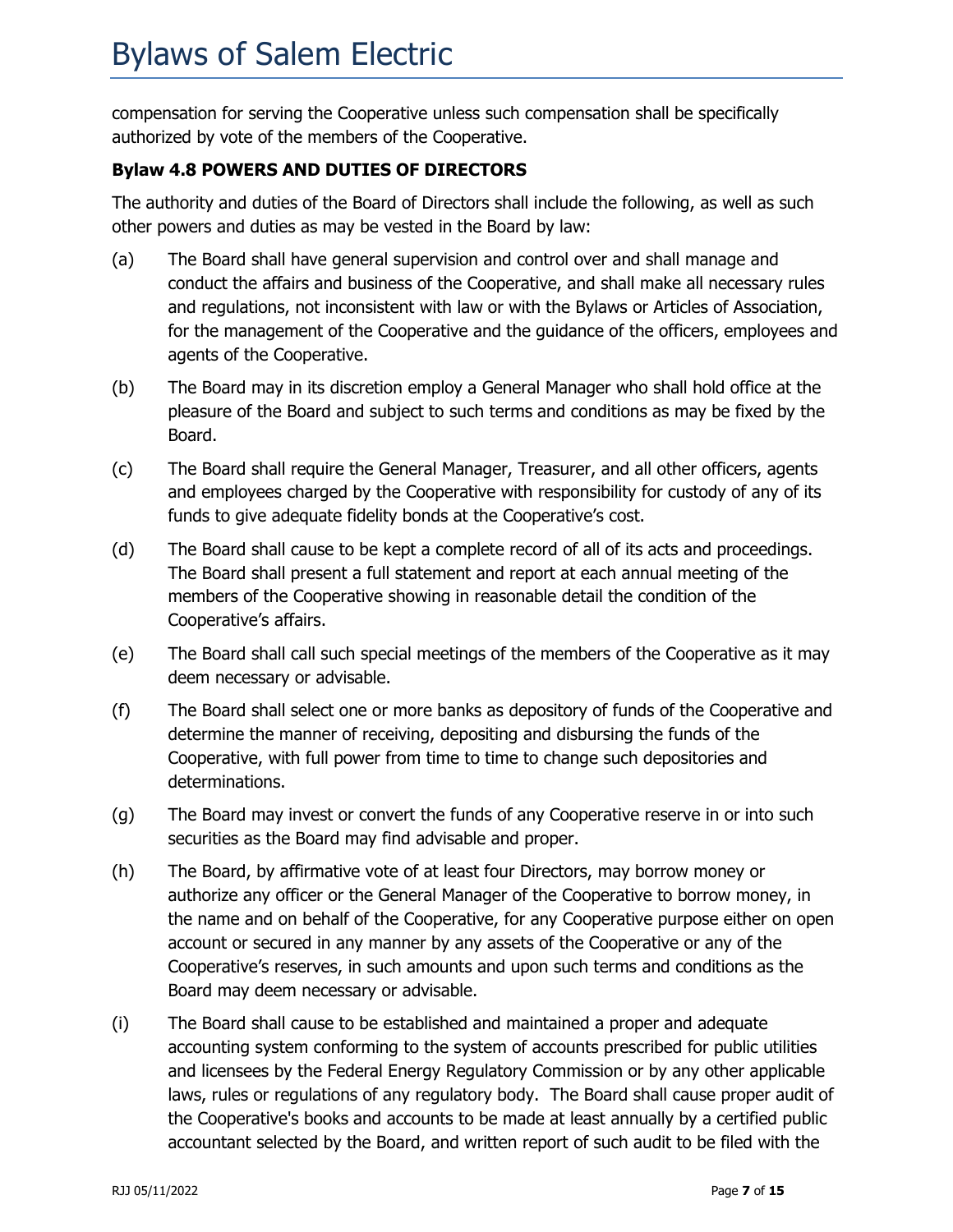Board. Such audit report shall be submitted to the members of the Cooperative at their annual meeting next following.

- (j) In addition to the foregoing express authority and duties, the Board may exercise such powers and do such lawful acts as it may find to be proper and necessary or expedient for accomplishing any of the lawful purposes of the Cooperative.
- (k) The Board of Directors may make such donations for the public welfare or for charitable, scientific or educational purposes, as the Board finds may result in a present or foreseeable future benefit to the Cooperative or to its members as a whole; such donations shall constitute an expense of the Cooperative in computing net savings of the Cooperative.

#### <span id="page-11-0"></span>**Bylaw 4.9 RESIGNATION**

Any Director may resign from office at any time, such resignation to be in writing and to take effect when filed with the Secretary of the Cooperative.

#### <span id="page-11-1"></span>**Bylaw 4.10 REMOVAL OF DIRECTORS**

If a written petition for removal of a Director stating the reasons for removal and signed by not fewer than ten percent of the members of the Cooperative as of the date of that filing is filed with the Secretary of the Cooperative, such proposed removal shall be voted upon at the next annual or special meeting of the members of the Cooperative which follows such filing by more than thirty days. Notice of that meeting shall include notice that the proposed removal will be voted upon at that meeting and shall be accompanied by a copy of the petition filed and of any written response, not exceeding 500 words, filed with the Secretary by the Director charged. The petition shall be read, and the Director whose removal is sought shall have opportunity to answer, at that meeting. By affirmative vote of the majority of the members duly voting in person thereon at that meeting, the members may remove the Director; the resulting vacancy shall be filled by majority vote of the members voting thereon at that meeting or if not so filled then by the Board of Directors as provided in Bylaw 4.5.

#### <span id="page-11-2"></span>**Bylaw 4.11 PROHIBITION AGAINST EMPLOYMENT**

Except in an emergency, a Board member shall be prohibited from becoming employed by the Cooperative while serving as a member of the Board or for two (2) years following resignation or termination of service on the Board of Directors.

#### <span id="page-11-3"></span>**Bylaw 4.12 ABSENCE OF DIRECTORS**

Attendance at regularly scheduled Board meetings is required of Directors. The Board shall have the power to declare vacant the position of a Director who shall fail to attend three consecutive regular meetings without an excuse satisfactory to the Board.

#### <span id="page-11-4"></span>**PART V: Meetings of Directors**

#### <span id="page-11-5"></span>**Bylaw 5.1 ANNUAL MEETING**

An annual meeting of the Board of Directors shall be held within ten days after each annual meeting of the members of the Cooperative, for the purpose of organizing, electing officers, and transacting such other business as may come before the meeting.

RJJ 05/11/2022 Page **8** of **15**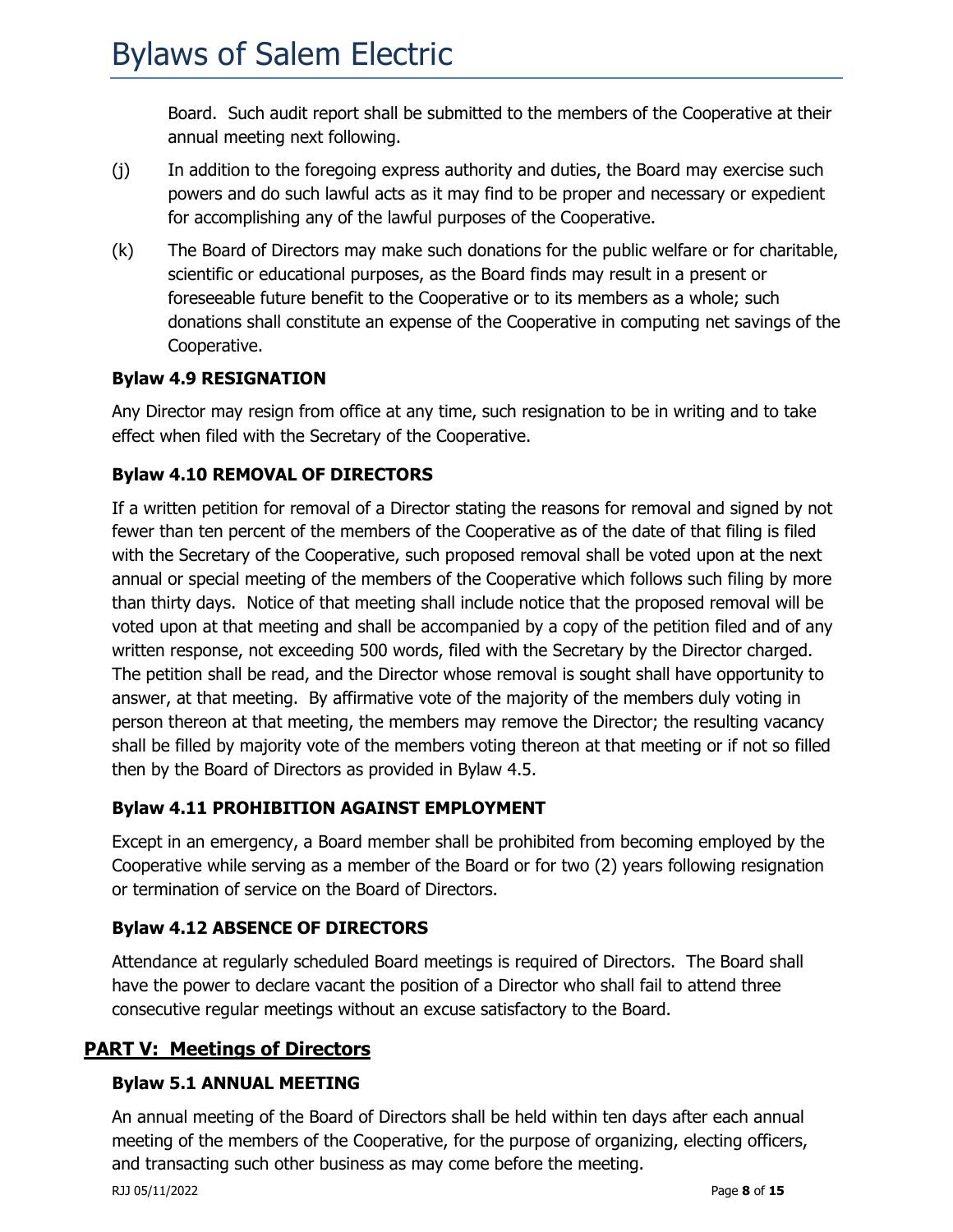#### <span id="page-12-0"></span>**Bylaw 5.2 REGULAR MEETINGS**

A regular meeting of the Board of Directors shall be held each month, other than in the month of the annual meeting, at such time and place as the Board of Directors may provide. Such monthly meetings may be held without notice other than the action fixing the time and place thereof.

#### <span id="page-12-1"></span>**Bylaw 5.3 SPECIAL MEETINGS**

A special meeting of the Board of Directors shall be held whenever called by the President or by two members of the Board. Such call shall be in writing, signed by those making the same, and filed with the Secretary, and shall state the time, place and purpose of such meeting. Any business specified in the call and notice may be transacted at a special meeting.

#### <span id="page-12-2"></span>**Bylaw 5.4 NOTICE**

Notice of each special meeting of the Board of Directors shall be mailed to each Director, at that Director's address of record with the Cooperative, not less than five days prior to the time of such meeting, or shall be given by telephone or electronic mail not less than thirty-six hours prior to that meeting. Such notice shall state the purpose of that meeting and by whom called. Notice of any meeting may be waived in writing. Notice of the meeting shall be waived by attendance at the meeting unless the purpose of attendance was solely to object to the transaction of any business at the meeting on the ground that the meeting was not lawfully called.

#### <span id="page-12-3"></span>**Bylaw 5.5 QUORUM**

A majority of the number of Directors specified in Bylaw 4.1 of Part IV shall constitute a quorum of the Board at any meeting thereof. In event of lack of a quorum at any duly called meeting, the Directors there present may adjourn that meeting from day to day or time to time to reconvene at the same place, and at the time specified in the order of adjournment, and there may be transacted at such adjournment meeting any business which could have been transacted at the original meeting, without further notice.

#### <span id="page-12-4"></span>**Bylaw 5.6 INDEMNIFICATION OF DIRECTORS, OFFICERS AND AGENTS**

Each person who at any time has served or serves as Director, officer or agent of the Cooperative shall be indemnified by the Cooperative against liabilities incurred as a result of, and expenses (including attorney's fees) reasonably sustained in the defense or in the compromise or settlement of, any civil, criminal, or other action, suit, or proceeding, in which that person may become involved as a party or with which that person may be threatened, by reason of that person being or having been a Director, officer or agent of the Cooperative, provided, however, that such indemnification shall not apply to any claim, action, suit, or other proceeding in which the Director, officer or agent is adjudged liable for negligence or misconduct in the performance of duty, or in which that person shall have entered a plea of guilty or nolo contendere, unless the Cooperative shall receive a written opinion of independent legal counsel that (a) the conduct of that person in connection with such matters was in good faith, for a purpose which that person reasonably believed to be in the best interests of the Cooperative, and, in any criminal action, in addition, that such person had no reasonable cause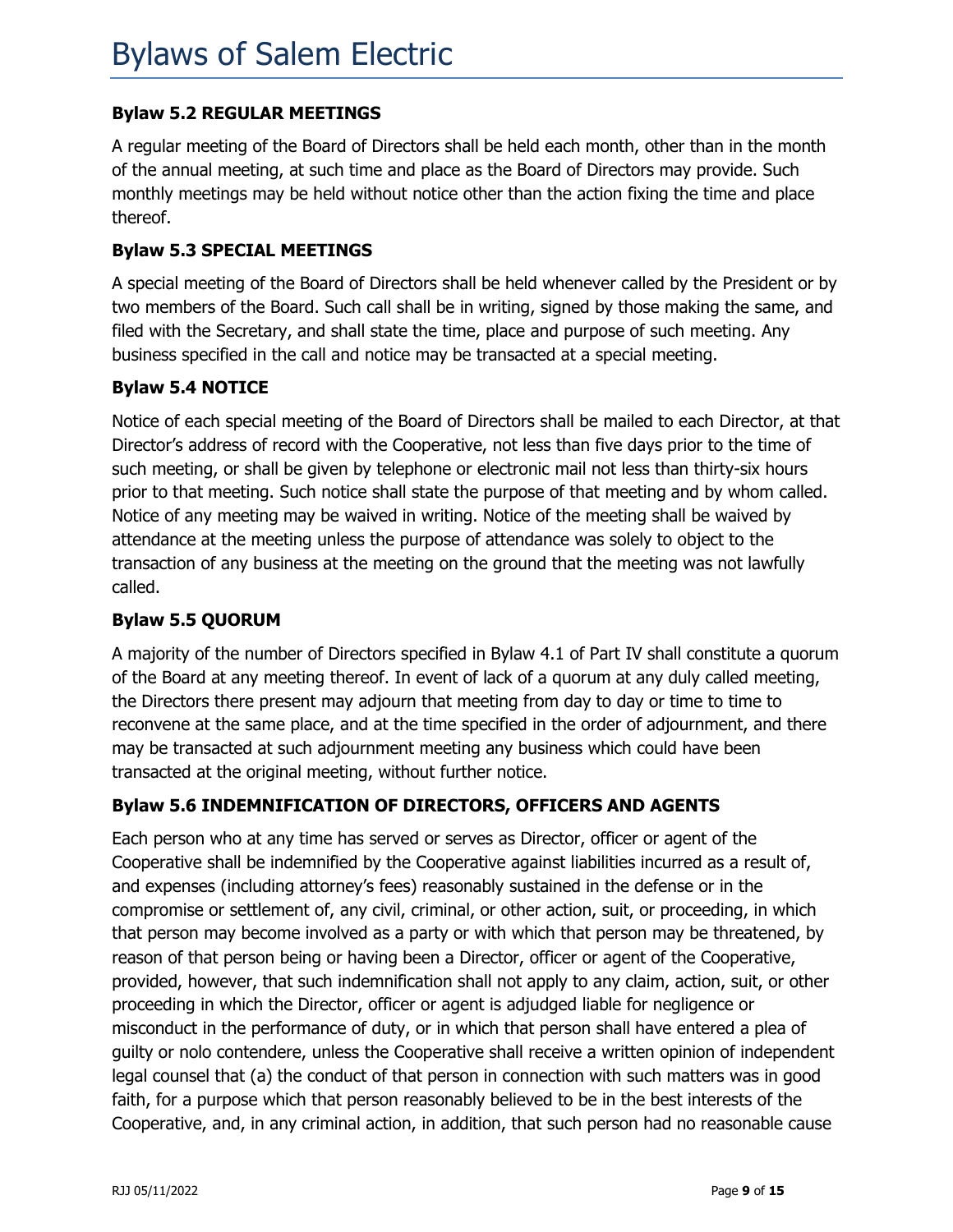to believe that such person's conduct was unlawful, and (b) that indemnification pursuant to the provisions of this Bylaw 5.6 may be legally and validly made.

#### <span id="page-13-0"></span>**Bylaw 5.7 VIRTUAL BOARD MEETING ATTENDANCE**

To the extent permitted by law, any meeting of the Board of Directors may be held, and Directors may otherwise attend any Board meeting, by teleconference or other electronic means. Any Director attending a Board meeting by teleconference or other electronic means shall be deemed present as if attending in person.

#### <span id="page-13-1"></span>**PART VI: Officers**

#### <span id="page-13-2"></span>**Bylaw 6.1 ENUMERATED**

The officers of the Cooperative shall be a Chair of the Board of Directors, a President, a Vice-President, a Secretary, and a Treasurer. The Chair of the Board of Directors, the President and the Vice-President shall be members of the Board of Directors, but the Secretary and Treasurer need not be.

The offices of Chair of the Board and President may be combined in one person, and the offices of Secretary and Treasurer may be combined in one person as Secretary/Treasurer. The Board of Directors may appoint one or more Assistant Secretaries or Assistant Treasurers, or Assistant Secretary/Treasurers, and specify the duties and authority thereof.

#### <span id="page-13-3"></span>**Bylaw 6.2 ELECTION AND TERM OF OFFICE**

Each officer shall be elected annually by the Board of Directors at its annual meeting and shall hold office until the next annual meeting of the Board of Directors, or until that officer's successor shall have been duly elected and qualified; provided, however, that any officer may be removed from office, and that officer's successor be elected, by the Board whenever the Board deems such removal to be in the best interest of the Cooperative.

#### <span id="page-13-4"></span>**Bylaw 6.3 CHAIR OF THE BOARD**

The Chair of the Board of Directors shall preside over all meetings of the Cooperative's members and of the Board of Directors, and shall perform such other duties as may be properly required by the Board of Directors.

#### <span id="page-13-5"></span>**Bylaw 6.4 PRESIDENT**

The President shall be the principal executive officer of the Cooperative. In the absence, disability, or disqualification of the Chair of the Board, that person shall preside over meetings of the Cooperative's members and the Board of Directors. The President shall sign for and on the behalf of the Cooperative all documents and instruments authorized by the Board of Directors to be executed, except when the signing and execution thereof shall be expressly delegated by the Board of Directors or these Bylaws to some other officer or agent of the Cooperative or shall be required by law to be otherwise signed or executed. The President shall call such special meetings of the Cooperative and of the Board of Directors as the President deems advisable, and shall perform such other duties as may properly be required under the Bylaws or by the Board of Directors.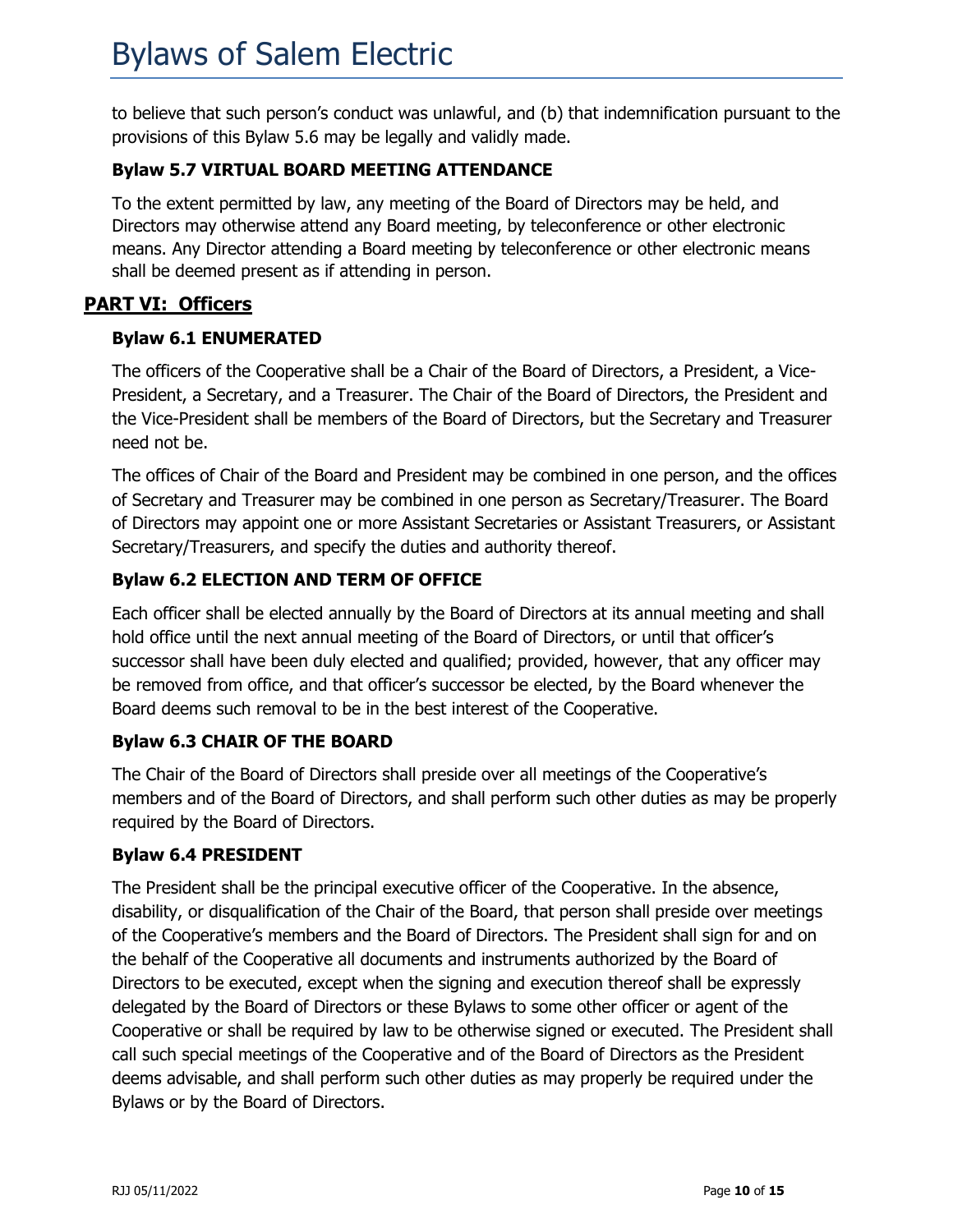#### <span id="page-14-0"></span>**Bylaw 6.5 VICE-PRESIDENT**

In the absence of the President, or in the event of the President's inability or refusal to act, the Vice-President shall perform the duties of the President, and when so acting, shall have all the powers of and be subject to all the restrictions upon the President and shall perform such other duties as from time to time may be assigned by the Board of Directors.

#### <span id="page-14-1"></span>**Bylaw 6.6 SECRETARY**

The Secretary shall serve as Secretary of the Cooperative and of the Board of Directors, and keep a complete record of all meetings and proceedings of each thereof. The Secretary shall be responsible for the maintenance of appropriate membership records showing the name and address of each member of the Cooperative, the date of that member's election to membership, and the date of termination of such membership. The Secretary shall have custody of the corporate seal and shall sign on behalf of the Cooperative and affix the corporate seal to all papers requiring the Secretary's signature and such seal, and otherwise as the Secretary may be authorized by the Board of Directors. The Secretary shall serve or cause properly to be served all notice required by law or the Bylaws. The Secretary shall make all reports required of the Cooperative by law or regulation. The Secretary shall make at each annual meeting proper report of matters pertaining to the Secretary's office. The Secretary shall keep on file at the Cooperative's principal office a complete copy of the Bylaws of the Cooperative including all amendments thereto, which copy shall be open to inspection by any member of the Cooperative at all reasonable hours, and at the expense of the Cooperative shall supply a copy of the Bylaws and all amendments thereto to each member of the Cooperative. In general the Secretary shall perform such duties and functions as from time to time shall be required by the Cooperative or the Board of Directors.

#### <span id="page-14-2"></span>**Bylaw 6.7 TREASURER**

The Treasurer shall have custody and charge of and be responsible for all funds and securities of the Cooperative. The Treasurer shall receive and give appropriate receipt for moneys paid to the Cooperative from any source whatsoever and deposit all such moneys in the name of the Cooperative in such bank or banks as shall be selected in accordance with the provisions of these Bylaws. In general the Treasurer shall perform all the duties incident to the office of Treasurer and such other duties as from time to time may be assigned by the Board of Directors.

#### <span id="page-14-3"></span>**Bylaw 6.8 GENERAL MANAGER**

The Board of Directors may appoint a General Manager who may be but shall not be required to be a member of the Cooperative. The General Manager shall perform such duties and shall have such authority as the Board of Directors from time to time may specify.

#### <span id="page-14-4"></span>**Bylaw 6.9 BONDS OF OFFICERS**

The Board of Directors shall require the Treasurer or any other officer of the Cooperative charged with responsibility for the custody of any of its funds or property, or vested with authority to disburse any funds, to give appropriate fidelity bond in such sum and with such surety as the Board of Directors shall determine. The Board of Directors may also require any other officer, agent, or employee of the Cooperative to give appropriate fidelity bond in such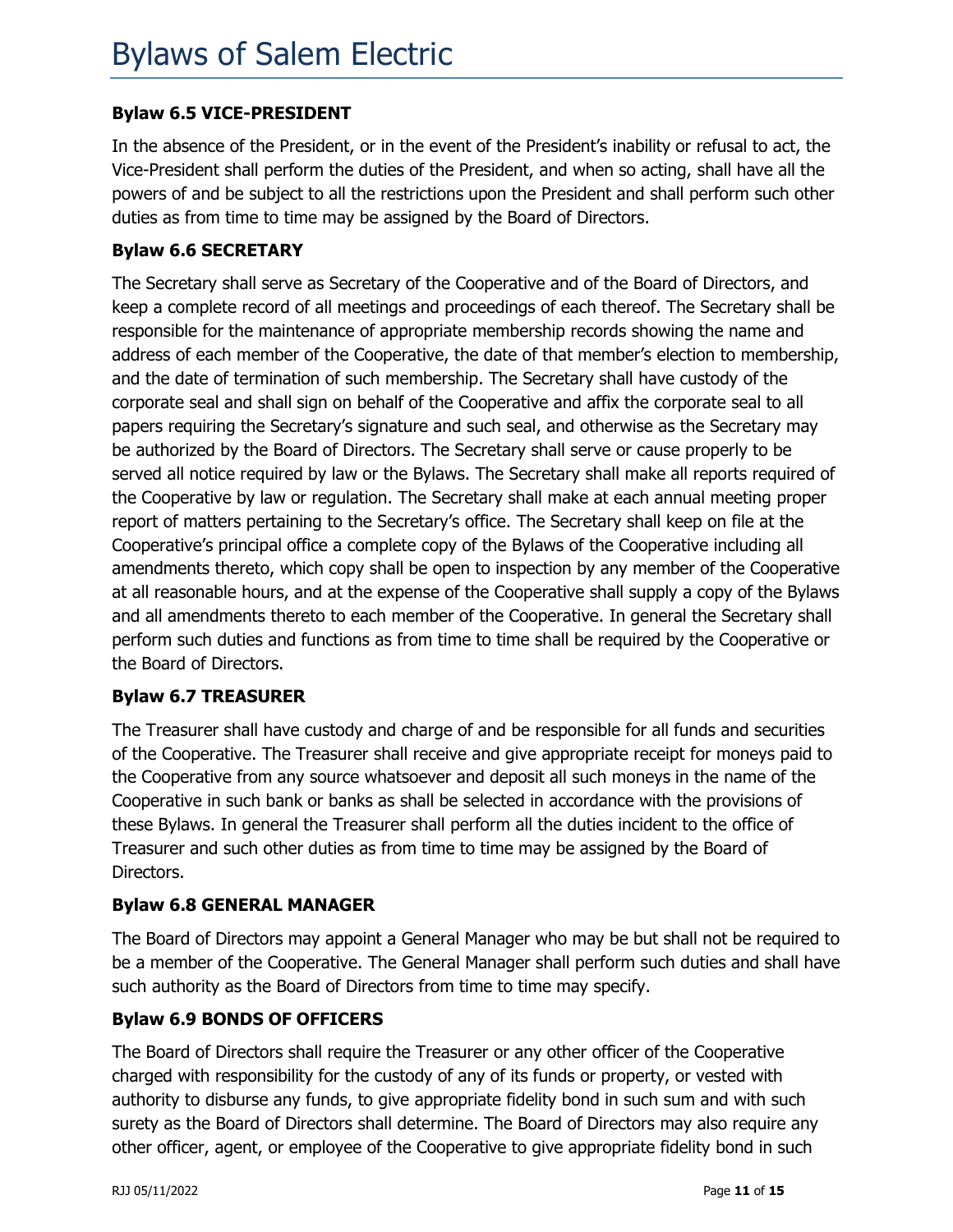amount and with such surety as it shall determine. The premium on all such bonds shall be paid by the Cooperative.

#### <span id="page-15-0"></span>**Bylaw 6.10 COMPENSATION**

The compensation, if any, of any officer, agent or employee of the Cooperative who is also a Director or close relative of a Director of the Cooperative, shall be determined by the members of the Cooperative, as provided elsewhere in these Bylaws, and the powers, duties and compensation of each other officer, agent and employee shall be fixed by or under the direction of the Board of Directors.

#### <span id="page-15-1"></span>**Bylaw 6.11 REPORTS**

The officers of the Cooperative shall submit at each annual meeting of the members appropriate reports covering the business of the Cooperative during the previous fiscal year and showing the financial condition of the Cooperative at the close of that fiscal year.

#### <span id="page-15-2"></span>**Bylaw 6.12 ABSENCE OR DISABILITY**

In case of absence, disability, or disqualification of any officer of the Cooperative for whom a successor is not specified in the Bylaws, the Board of Directors may transfer or delegate the powers and duties of that officer temporarily and during such absence, disability, or disqualification, to any other officer or to any Director.

#### <span id="page-15-3"></span>**PART VII: Operating Methods**

#### <span id="page-15-4"></span>**Bylaw 7.1 FISCAL YEAR**

The fiscal year of the Cooperative shall begin on the first day of January of each year and end on the 31st day of December the same year.

#### <span id="page-15-5"></span>**Bylaw 7.2 NONPROFIT**

This corporation shall be operated on a nonprofit cooperative basis for the mutual benefit of its patrons as consumers of electric energy supplied by or through this Cooperative.

#### <span id="page-15-6"></span>**Bylaw 7.3 RATES AND CHARGES**

The Board of Directors shall fix and maintain such monthly rates and charges for the Cooperative's service as the Board shall determine to be reasonably required in order to maintain a high level of electric service. The Board from time to time may fix a reasonable minimum charge which shall be payable by all patrons regardless of the amount of electric energy consumed.

#### <span id="page-15-7"></span>**Bylaw 7.4 LIMITATION OF SERVICE**

In order that the total energy available shall be equitably distributed among all patrons, the Board of Directors may fix a limit upon the amount of electric energy to be supplied to any one patron.

#### <span id="page-15-8"></span>**Bylaw 7.5 DISTRIBUTION OF NET SAVINGS**

Net savings of the Cooperative remaining after payment of all costs and expenses, including but not limited to payment of interest due on system indebtedness, provision for debt amortization charges or sinking fund payments thereon, and after reasonable provision for any contingent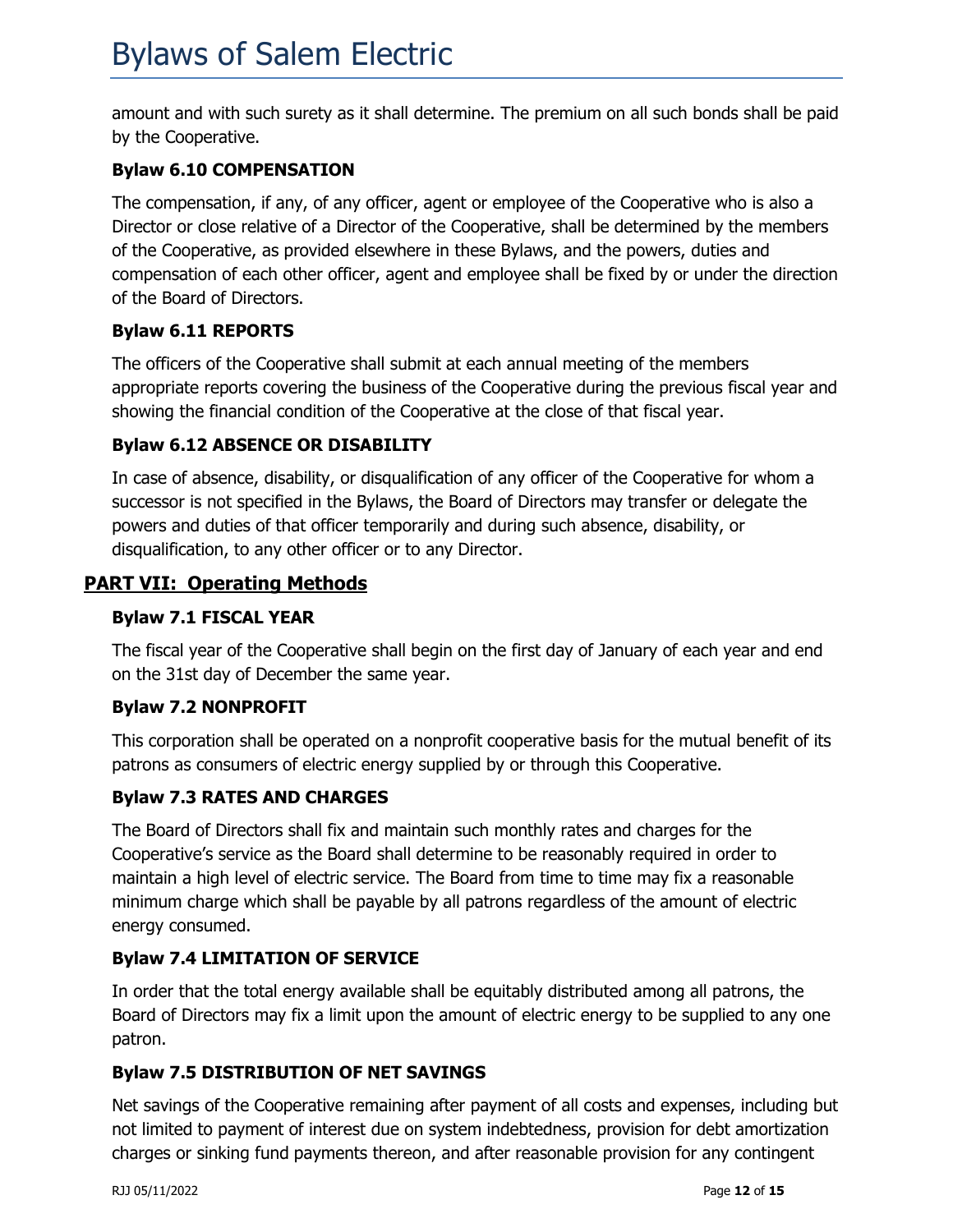liabilities or expenses or other contingencies and reasonable operating reserves, shall be appropriated among and credited to the patrons of the Cooperative in proportion to the dollar amounts of their patronage of the Cooperative during the fiscal year involved.

#### <span id="page-16-0"></span>**Bylaw 7.6 CAPITAL RESERVE**

As at the end of each fiscal year the Board of Directors of the Cooperative shall determine what if any part of the net savings of the Cooperative during that fiscal year is reasonably required by the Cooperative for working capital, new construction, replacement of plant, or other proper capital purposes of the Cooperative, in order for the Cooperative to maintain a high level of service to its patrons. The Board in its discretion may include as such a capital purpose a payment upon or retirement of any system indebtedness or other indebtedness of the Cooperative at or before maturity, if the Board finds such payment or retirement to be in the interest of the Cooperative. Any portion of the net savings thus determined by the Board of Directors to be required by the Cooperative, shall be retained by the Cooperative and added to the Cooperative's capital reserve. The amount thus retained for each patron of the Cooperative shall constitute and be credited to that patron on the Cooperative's books as a contribution to the capital of the Cooperative and shall not create or constitute a debt of the Cooperative. The Board of Directors each year shall determine what, if any, notification shall be given each patron of the amount thus contributed thereby to the Cooperative's capital reserve.

#### <span id="page-16-1"></span>**Bylaw 7.7 CASH PATRONAGE REFUND**

Any portion of the Cooperative's net savings as determined by the Board of Directors as of the end of each fiscal year, and not retained for the capital reserve, shall be distributed as a cash patronage refund, within a reasonable time after such determination, to the Cooperative's patrons during that fiscal year pro rata according to their patronage during that year.

#### <span id="page-16-2"></span>**Bylaw 7.8 CAPITAL RESERVE REFUNDS**

In the event the Board of Directors determines as at the end of any fiscal year that the capital reserve is in excess of the reasonable requirements of the Cooperative, the Board shall cause the surplus to be applied to the refunding of the earliest capital reserve contributions, in the order of the dates of the capital credits representing such contributions on the patrons' accounts with the Cooperative. If such surplus in any single year is not sufficient to retire all such capital credits of the same date, then refunds may be made pro rata thereon. Capital reserve refunds shall not be accelerated upon the death of a member. The Board of Directors may, but is not required to, cause forfeiture to the Cooperative pursuant to the ORS 62.425 of any sum not claimed, by the person entitled thereto, within four years after it became refundable under this Bylaw. Any sum so forfeited shall constitute permanent capital of the Cooperative. Any matured indebtedness to the Cooperative of the record owner of such capital credits may be deducted by the Cooperative in making any such refund.

#### <span id="page-16-3"></span>**PART VIII: Dissolution**

#### <span id="page-16-4"></span>**Bylaw 8.1 ORDER OF DISTRIBUTION**

In the event of dissolution or liquidation of the Cooperative, all assets of the Cooperative or proceeds thereof shall be distributed in the following order of priority: